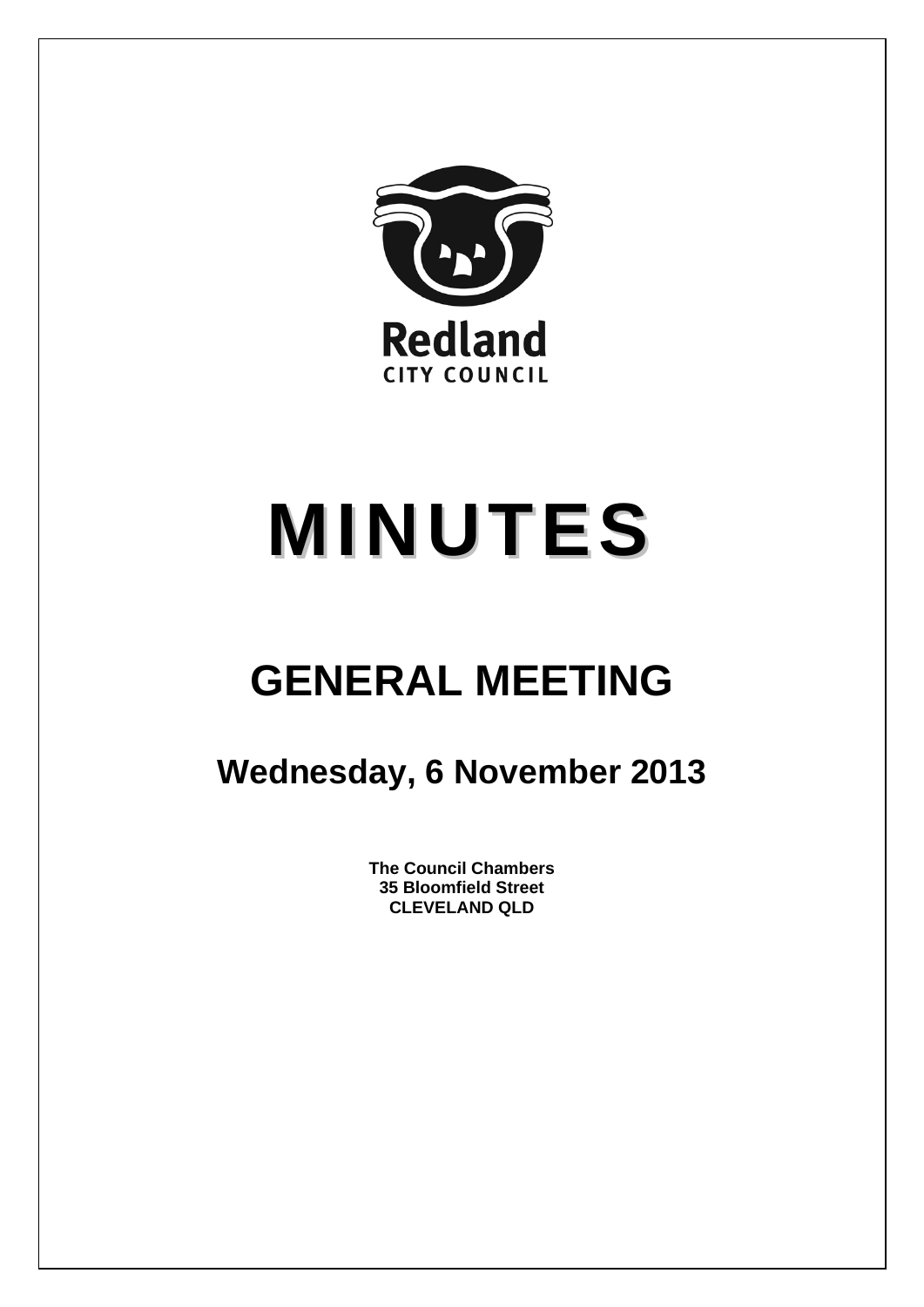### **Table of Contents**

| Item         |      | <b>Subject</b>                                                                                                   | Page No |
|--------------|------|------------------------------------------------------------------------------------------------------------------|---------|
| 1            |      |                                                                                                                  |         |
| $\mathbf{2}$ |      |                                                                                                                  |         |
| 3            |      |                                                                                                                  |         |
| 4            |      |                                                                                                                  |         |
| 5            |      |                                                                                                                  |         |
|              | 5.1  |                                                                                                                  |         |
| 6            |      | <b>MATTERS OUTSTANDING FROM PREVIOUS COUNCIL MEETING</b>                                                         |         |
| 7            |      |                                                                                                                  |         |
| 8            |      |                                                                                                                  |         |
|              | 8.1  | PETITION (CR BEARD - DIVISION 8) - REQUEST THAT COUNCIL<br><b>RECONSIDER ITS DECISION TO APPROVE THE CURRENT</b> |         |
| 9            |      |                                                                                                                  |         |
|              | 9.1  |                                                                                                                  |         |
| 10           |      |                                                                                                                  |         |
|              | 10.1 |                                                                                                                  |         |
| 11           |      | <b>DECLARATION OF MATERIAL PERSONAL INTEREST OR</b><br>CONFLICT OF INTEREST ON ANY ITEMS OF BUSINESS 6           |         |
| 12           |      | <b>MOTION TO ADJOURN GENERAL MEETING FOR THE CONDUCT</b>                                                         |         |
| 13           |      |                                                                                                                  |         |
| 14           |      | <b>ADOPTION OF COMMITTEE MEETING REPORT &amp;</b>                                                                |         |
|              | 14.1 | COORDINATION COMMITTEE MEETING - 6 NOVEMBER 20137                                                                |         |
| 15           |      |                                                                                                                  |         |
| 16           |      | NOTICES OF MOTION TO REPEAL OR AMEND RESOLUTIONS 7                                                               |         |
| 17           |      |                                                                                                                  |         |
| 18           |      |                                                                                                                  |         |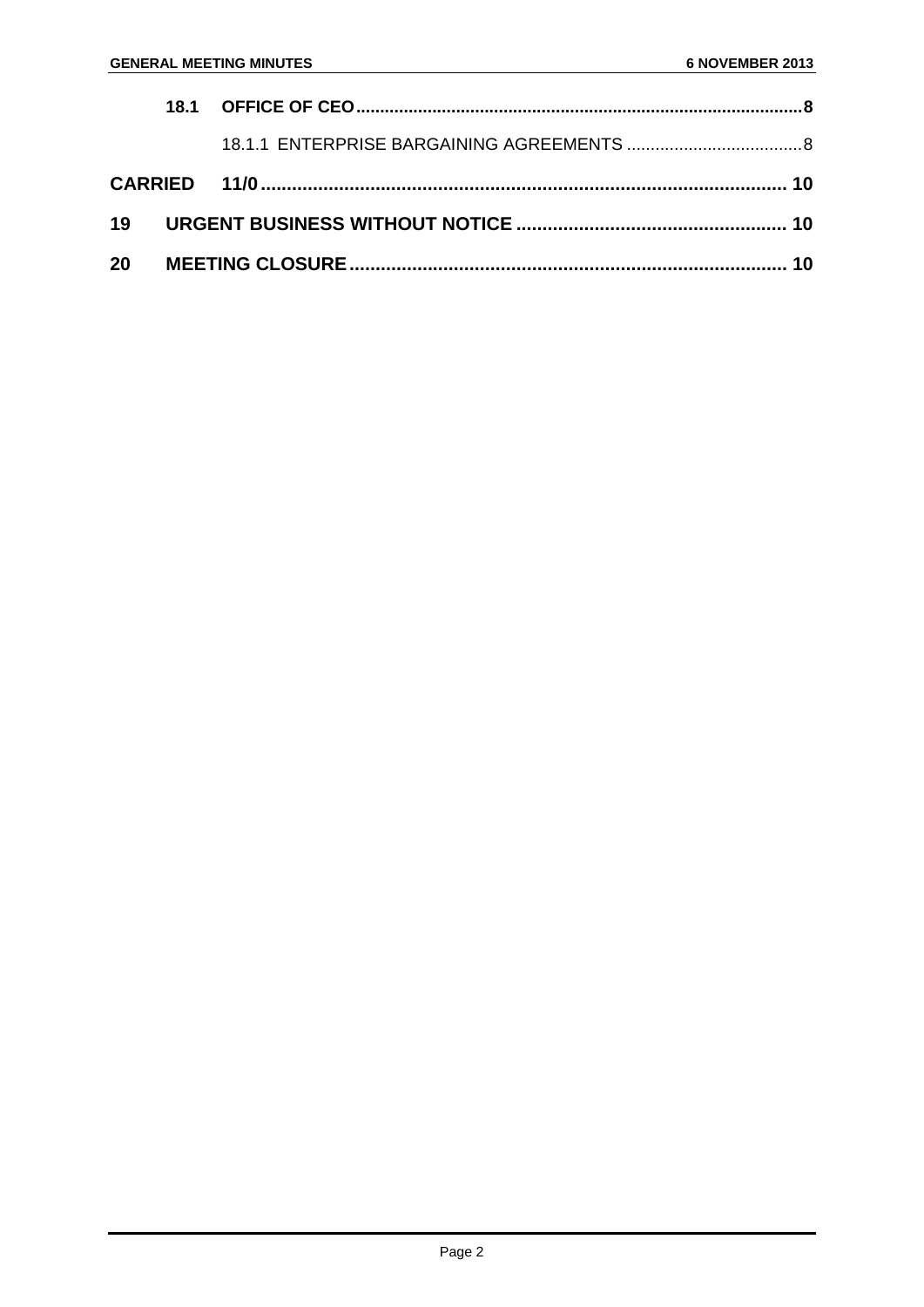#### **1 DECLARATION OF OPENING**

The Mayor declared the meeting open at 10.33am and acknowledged the Quandamooka people, who are the traditional custodians of the land on which Council meets.

#### **2 RECORD OF ATTENDANCE AND LEAVE OF ABSENCE**

#### **MEMBERS PRESENT:**

| Cr K Williams       | Mayor                                      |
|---------------------|--------------------------------------------|
| Cr A Beard          | Deputy Mayor & Councillor Division 8       |
| Cr W Boglary        | <b>Councillor Division 1</b>               |
| Cr C Ogilvie        | Councillor Division 2 - entered at 10.40am |
| Cr K Hardman        | <b>Councillor Division 3</b>               |
| <b>Cr L Hewlett</b> | <b>Councillor Division 4</b>               |
| Cr M Edwards        | <b>Councillor Division 5</b>               |
| Cr J Talty          | <b>Councillor Division 6</b>               |
| Cr M Elliott        | <b>Councillor Division 7</b>               |
| Cr P Gleeson        | <b>Councillor Division 9</b>               |
| Cr P Bishop         | <b>Councillor Division 10</b>              |
|                     |                                            |

#### **EXECUTIVE LEADERSHIP GROUP:**

| Mr B Lyon    | <b>Chief Executive Officer</b>                           |
|--------------|----------------------------------------------------------|
| Mr N Clarke  | <b>General Manager Organisational Services</b>           |
| Mrs L Rusan  | <b>General Manager Community &amp; Customer Services</b> |
| Mr G Holdway | <b>Chief Financial Officer</b>                           |

#### **MINUTES:**

Mrs E Striplin **Acting Corporate Meetings & Registers Team Leader** 

#### **COUNCILLOR ABSENCES DURING THE MEETING**

Cr Elliott left the meeting at 10.49am (during Item 9.1) and returned at 10.50am Cr Ogilvie left the meeting at 10.49am (during Item 9.1) and returned at 10.51am Cr Elliott left the meeting at 11.11am (during Item 9.1) and returned at 11.13am

#### **3 DEVOTIONAL SEGMENT**

Rev Pastor Lyn keen, The Rock Christian Church and member of the Ministers' Fellowship led Council in a brief devotional segment.

#### **4 RECOGNITION OF ACHIEVEMENT**

The Redlands have lost a significant member of our family with the passing of Mr Don Krouse, who lived in Mount Cotton all of his life. He lived in Mount Cotton with his wife Merl, who with their daughter Sue helped to look after Mr Krause since he suffered from a stroke about 16 years ago.

Born in Mount Cotton and losing his Father at just 12 years of age, Mr Krause became one of the 'men' of Mount Cotton and was inducted onto the Mount Cotton Hall Committee, which was the heart and soul of the Mount Cotton community. They built a lot of the facilities that we have there today.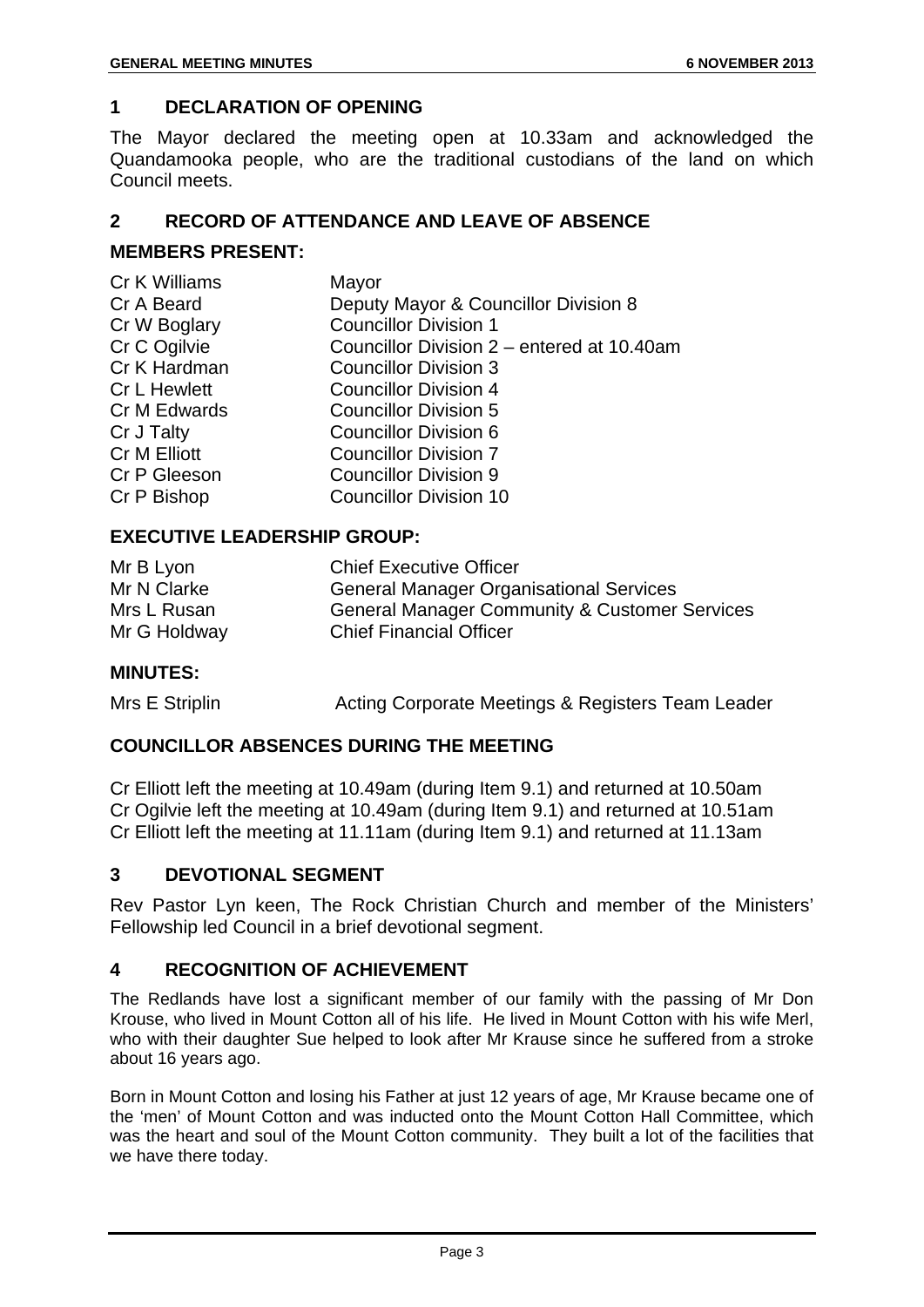By the age of 16 Mr Krause was using his farm equipment to help clear the area for the Mount Cotton School ovals and his commitment to the community through teaching dancing, working on the hall and many other activities through Cricket carried on through all of his life.

It is apt time that we remember that generation and Mr Krause through his passing.

#### **5 RECEIPT AND CONFIRMATION OF MINUTES**

#### **5.1 GENERAL MEETING MINUTES 23 OCTOBER 2013**

#### **COUNCIL RESOLUTION**

**Moved by: Cr A Beard Seconded by: Cr P Bishop** 

**That the Minutes of the General Meeting of Council held on 23 October 2013 be confirmed.** 

General Meeting Minutes 23 October 2013

#### **CARRIED 11/0**

#### **6 MATTERS OUTSTANDING FROM PREVIOUS COUNCIL MEETING MINUTES**

No matters outstanding.

#### **7 PUBLIC PARTICIPATION**

#### **MOTION TO ADJOURN MEETING**

Moved by: Cr P Gleeson Seconded by: Cr A Beard

That Council adjourn the meeting for a 15 minute public participation segment.

CARRIED 11/0

- 1. Group Captain Peter Davis, Officer Commanding, 395 Expeditionary Combat Support Wing, Royal Australian Air Force addressed Council on Freedom of Entry to the City, an ongoing military tradition which institutes an offer of friendship and respect.
- 2. Ms R Bonnin, resident of Wellington Point, invited Council to view the Wellington Point Cook Island Pine Tree, with regard to the revoking of Local Law 6.
- 3. Ms Lyn Roberts, a resident of Thornlands, addressed Council on the application for reconfiguration of lots at Boundary Road, Thornlands, in relation to habitat.
- 4. Ms MJ Tourke, a resident of Thornlands, addressed Council on the application for reconfiguration of lots at Boundary Road, Thornlands, in relation to traffic issues.
- 5. Mr Ron Loney, a resident of Cleveland and CEO of AUSBUILD addressed Council in relation to the application for reconfiguration of lots at Boundary Road, Thornlands.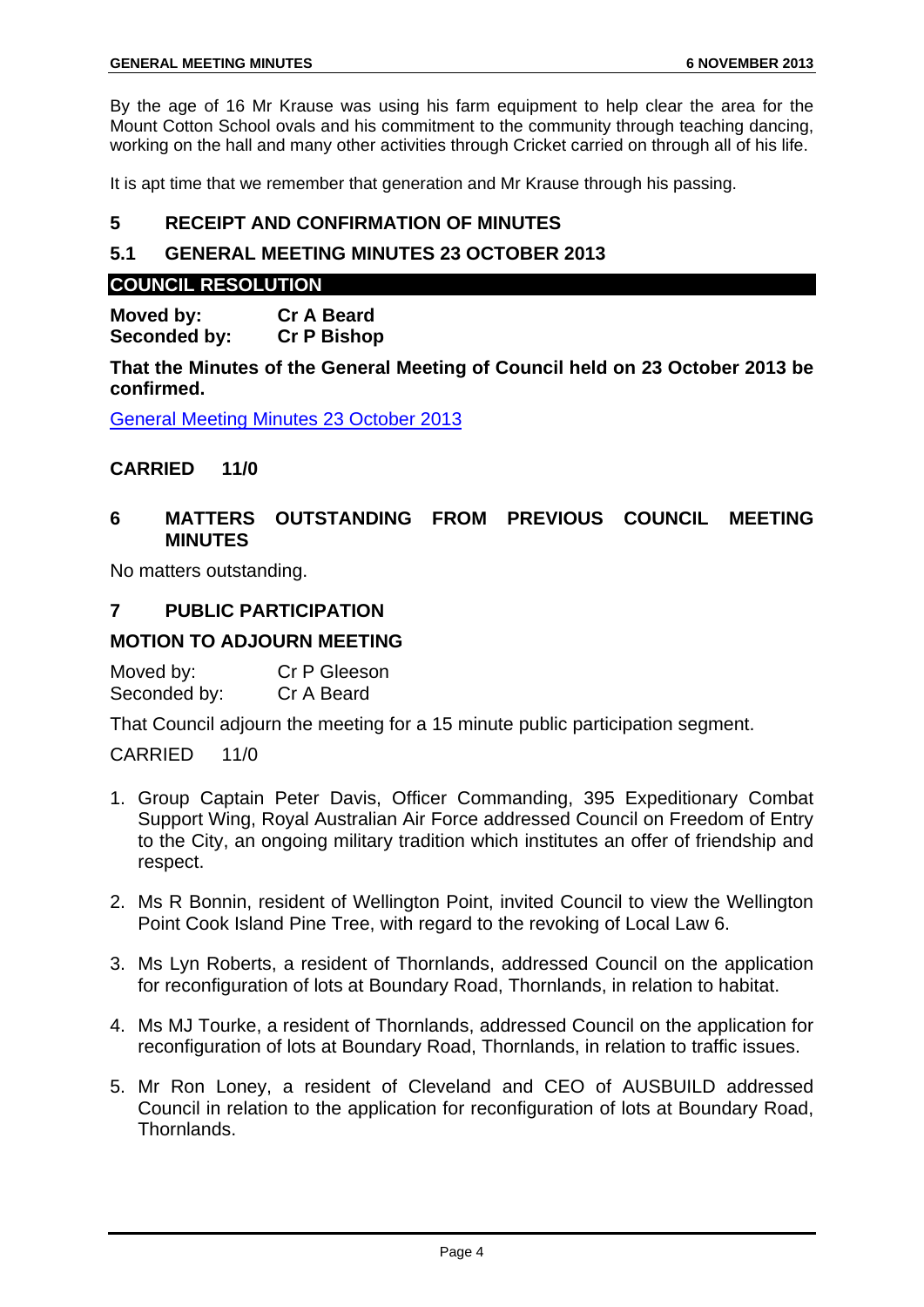#### **MOTION TO RESUME MEETING**

| Moved by:    | Cr J Talty  |
|--------------|-------------|
| Seconded by: | Cr P Bishop |

That the meeting proceedings resume.

CARRIED 11/0

#### **8 PETITION**

**8.1 PETITION (CR BEARD – DIVISION 8) – REQUEST THAT COUNCIL RECONSIDER ITS DECISION TO APPROVE THE CURRENT APPLICATION FROM AUSBUILD (ROL-005667)** 

#### **COUNCIL RESOLUTION**

| Moved by:    | <b>Cr A Beard</b>   |
|--------------|---------------------|
| Seconded by: | <b>Cr P Gleeson</b> |

**That Council resolve as follows:** 

- **1. That the petition, which reads as follows, be acknowledge and that Council take no further action as the proposal was consistent with the Redlands Planning Scheme; and**
- **2. That the principal petitioner be advised in writing.**

*"That Council reconsider its decision to approve the current application from Ausbuild (ROL005667) which calls for reconfiguration of vacant land at Carinyan Drive, Birkdale..."* 

**CARRIED 11/0** 

#### **9 PRESENTATION**

#### **9.1 BUSINESS AND TRADE MISSION TO ASIA**

The mayor presented a report on her recent Business and Trade Mission to Asia (China, Taiwan, Hong Kong and Japan).

**Attachment: Business and Trade Mission Report**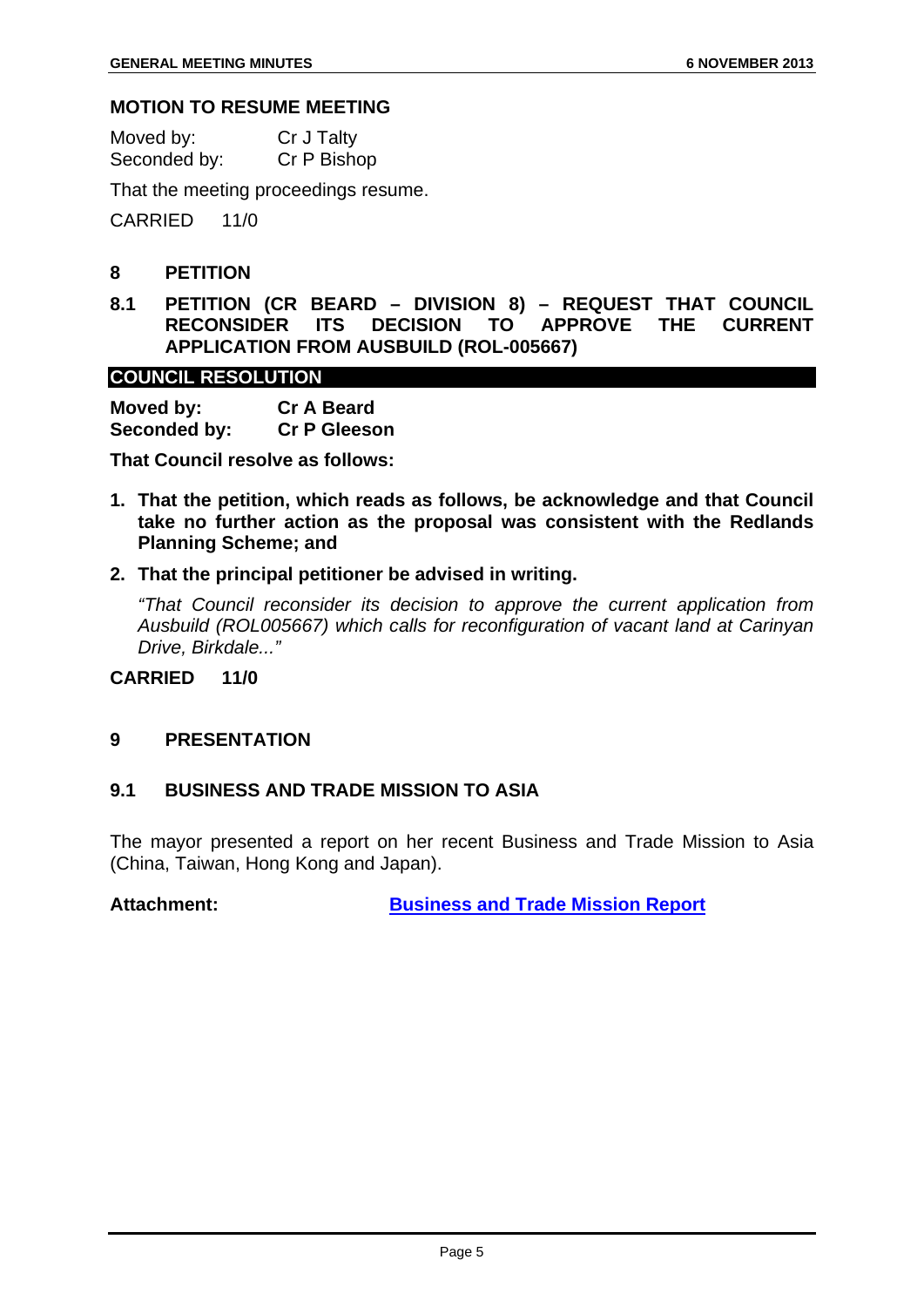#### **10 MOTION TO ALTER THE ORDER OF BUSINESS**

#### **10.1 MOTION TO ACCEPT LATE ITEM**

#### **COUNCIL RESOLUTION**

**Moved by: Cr A Beard Seconded by: Cr P Bishop** 

**That the following late item be received and discussed as Item 17.1.1:** 

#### **1. Enterprise Bargaining Agreements**

**CARRIED 11/0** 

#### **11 DECLARATION OF MATERIAL PERSONAL INTEREST OR CONFLICT OF INTEREST ON ANY ITEMS OF BUSINESS**

The Mayor declared a conflict of interest in Item 6.1.3 of the Coordination Committee *ROL005669- Reconfiguration of Lots – 378-389 Boundary Road, Thornlands*. (refer Item for details)

#### **12 MOTION TO ADJOURN GENERAL MEETING FOR THE CONDUCT OF THE COORDINATION COMMITTEE MEETING**

#### **COUNCIL RESOLUTION**

**Moved by: Cr M Edwards Seconded by: Cr W Boglary** 

**That the meeting be adjourned at 11.26am to enable the conduct of the Coordination Committee meeting.** 

**CARRIED 11/0** 

#### **13 MOTION TO RECONVENE GENERAL MEETING**

#### **COUNCIL RESOLUTION**

**Moved by: Cr P Gleeson Seconded by: Cr P Bishop** 

**That the General Meeting be reconvened at 12.50pm.** 

**CARRIED 11/0**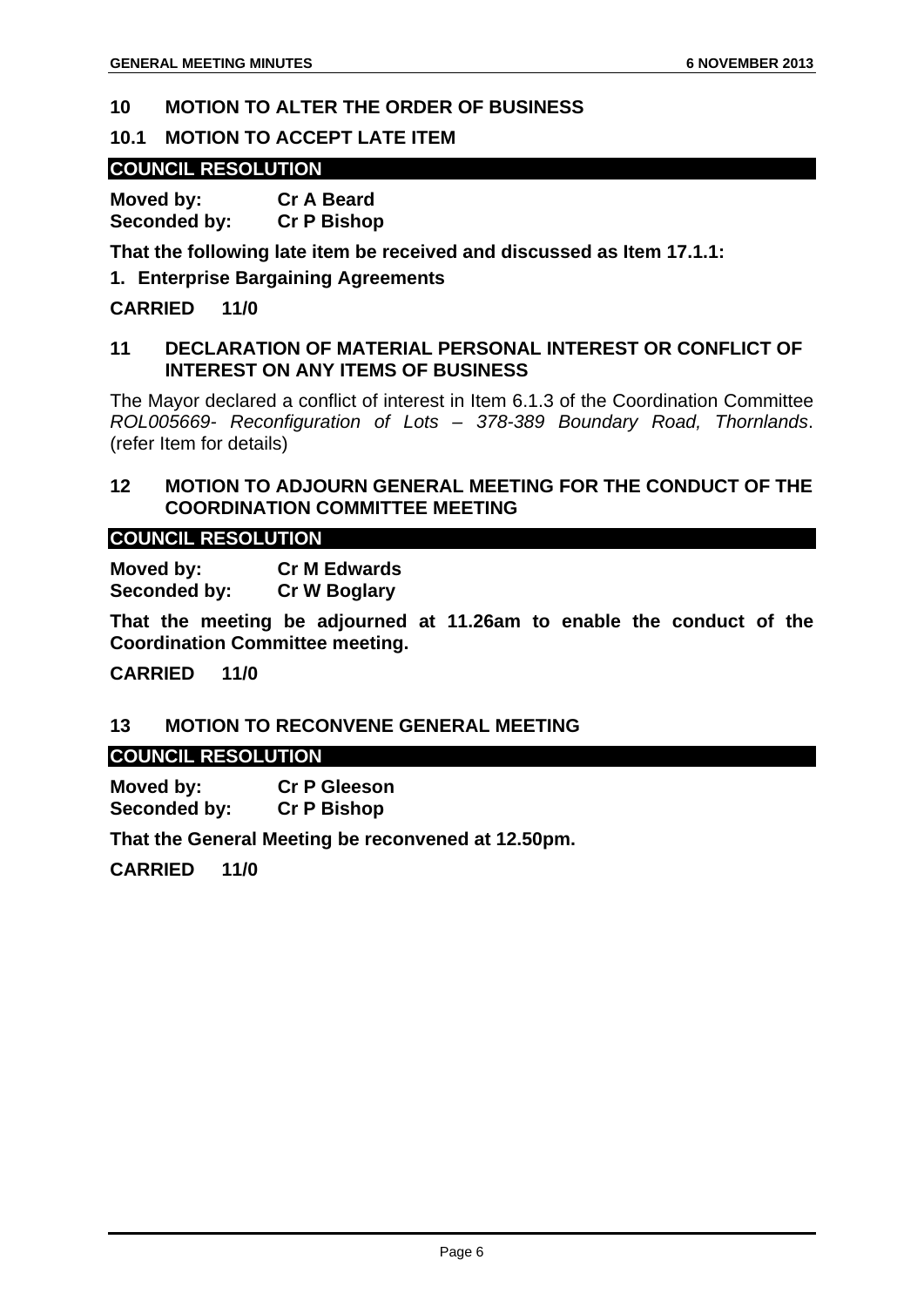#### **14 ADOPTION OF COMMITTEE MEETING REPORT & RECOMMENDATIONS**

#### **14.1 COORDINATION COMMITTEE MEETING – 6 NOVEMBER 2013**

#### **COUNCIL RESOLUTION**

**Moved by: Cr P Gleeson Seconded by: Cr J Talty** 

**That the Report and Recommendations of the Coordination Committee meeting held 6 November 2013 be adopted.** 

**Coordination Committee Report 6 November 2013** 

**CARRIED 11/0** 

**15 MAYORAL MINUTES** 

Nil.

**16 NOTICES OF MOTION TO REPEAL OR AMEND RESOLUTIONS** 

Nil.

**17 NOTICES OF MOTION** 

Nil.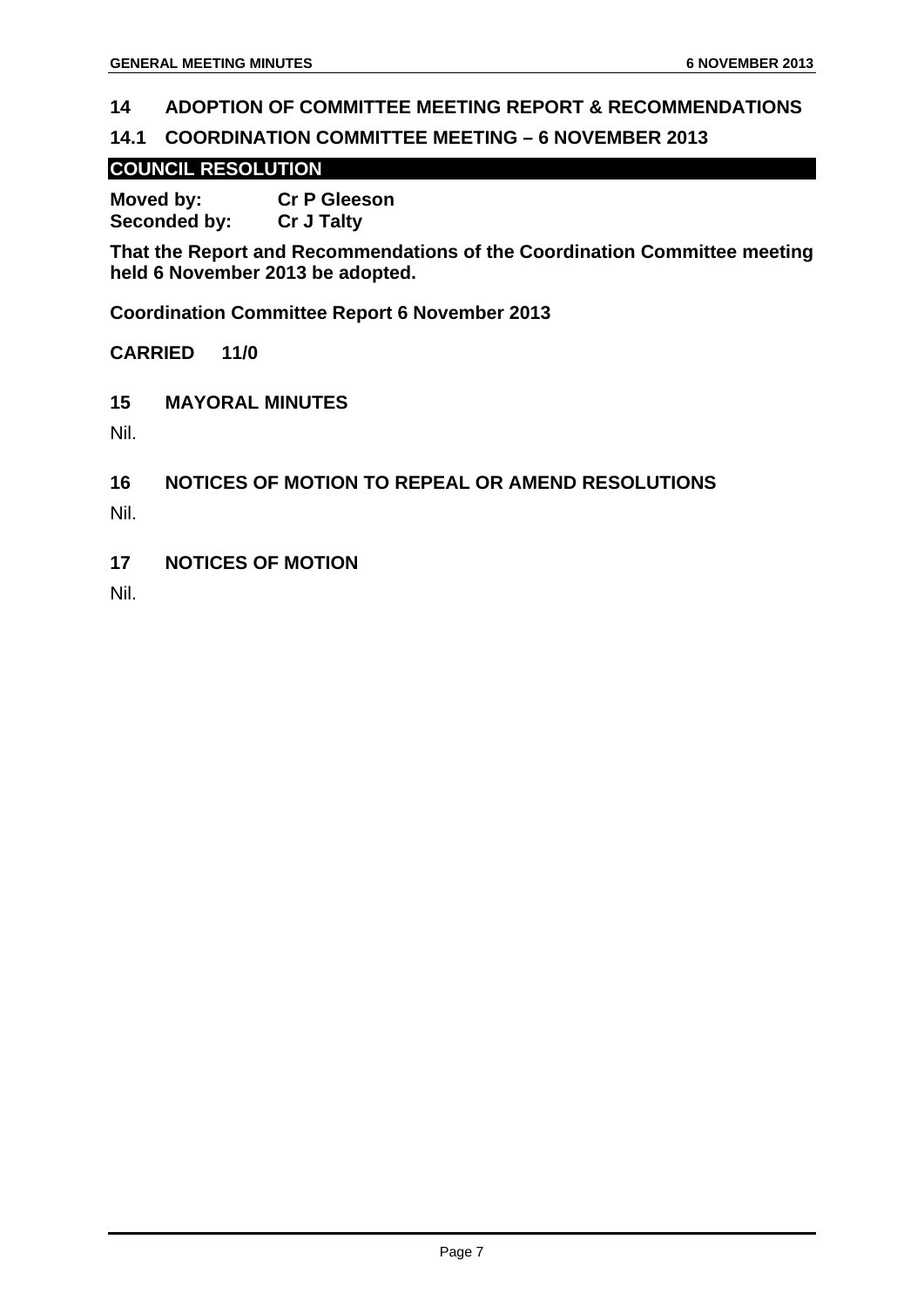#### **18 LATE ITEM**

#### **18.1 OFFICE OF CEO**

#### **18.1.1 ENTERPRISE BARGAINING AGREEMENTS**

**Dataworks Filename: HRM Industrial Agreements - RCC Enterprise Bargaining Agreement (EBA) 2013** 

**Attachments: RCC Officer's Certified Agreement 2013 RCC Employee's Certified Agreement 2013**

**Authorising/Responsible Officer:** 

**Bill Lyon Chief Executive Officer** 

**Author: Eleanor Noonan Head of Human Resources** 

#### **PURPOSE**

The purpose of this report is to seek Council approval and endorsement of the Employee and Officers Certified Agreements.

#### **BACKGROUND**

Council commenced negotiations with employees and the Unions in January 2013 aimed at formulating two new Certified Agreements to cover employee wages and working conditions from 1 July 2013 until 30 June 2016.

Negotiations were conducted within the parameters of the budget set by Council for 2012/2013 and within future budget projections for 2014 to 2% - 2.5%. The Employees' and Officers' Agreement negotiations were concluded on 27 June 2013 and employees voted on the Agreements on 11 July 2013.

#### **ISSUES**

The Employee's agreement did not receive a positive vote in Round One. This was due to suggested changes to working patterns, working any 5 days out of 7 and also the wage percentage increase. The second round of negotiations involved removing the suggested changes to the working patterns, as it can be facilitated under the award (albeit a lengthy process) however the wage percentage increase was NON negotiable. The Employees Agreement was voted in the positive in Round Two.

#### **STRATEGIC IMPLICATIONS**

#### **Legislative Requirements**

*Queensland Industrial Relations Act 1999* set out the process for enabling employers to develop and negotiate certified agreements as the terms and conditions for employees covered by relevant awards. The negotiation and development of these agreements is in accordance with Chapter 6 Division 1 Section 141 – 152 of the *Industrial Relations Act 1999*.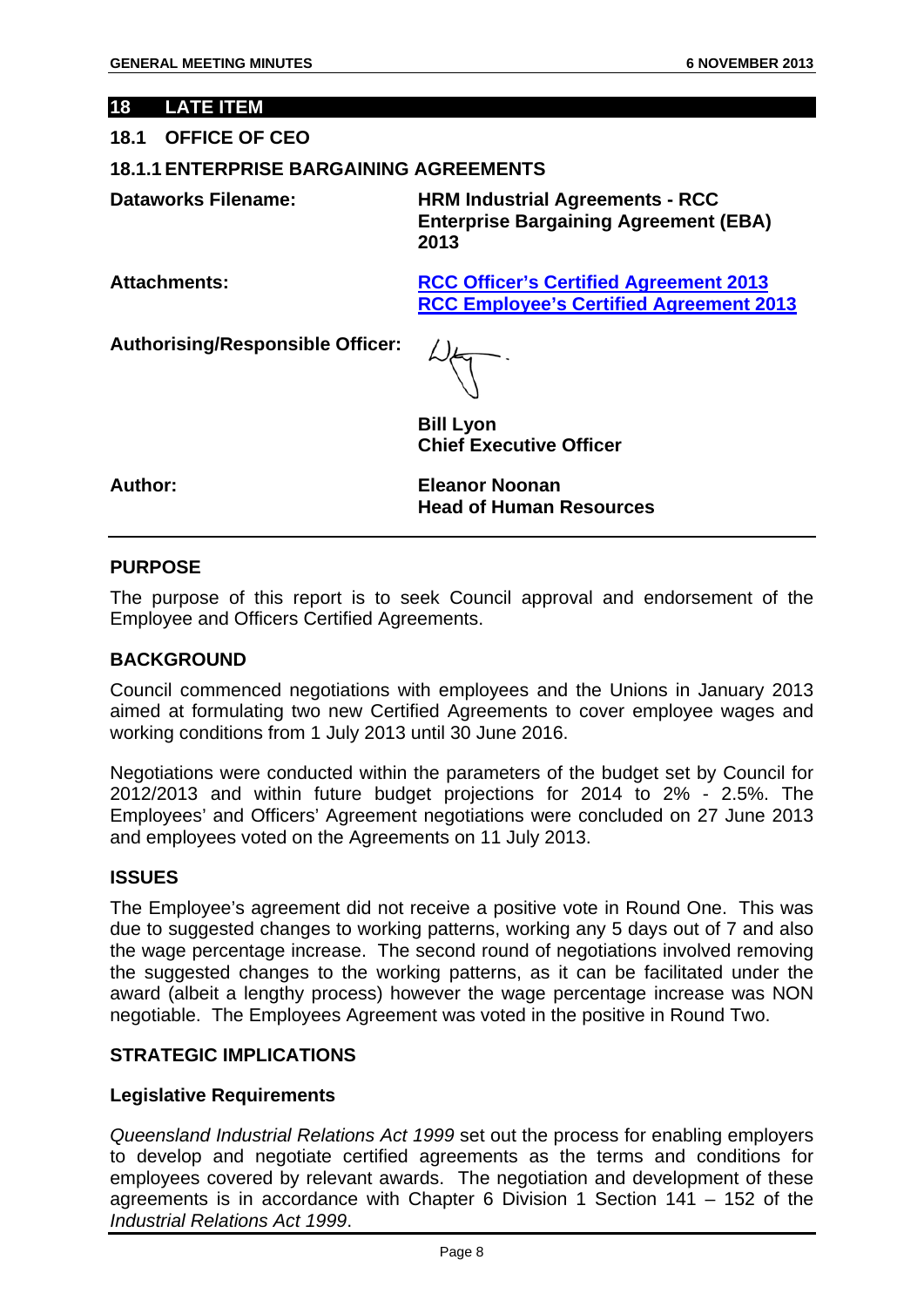#### **Risk Management**

This round of negotiations encompassed a highly consultative and collaborative approach with the close oversight of the Executive Leadership Group. This approach was instrumental in the exceptional response and endorsement from staff.

#### **Financial**

As mentioned, all negotiations were conducted and completed within the budget parameters set by Council in the 13/14 budget. The major element of wage increase is summarised as follows:-

| <b>Element</b>                                | 13/14 Budget |
|-----------------------------------------------|--------------|
| Wages - including the annual increase of 2.5% | \$51.7m      |

#### **People**

The Officers' Agreement was voted in the affirmative. The Employees Agreement was voted in the negative. The Employees' Agreement was renegotiated and the employees voted on the agreement on the 1 August 2013.

#### **Round 1 – Officers' and Employees' Agreement**

| Agreement  | % Staff Voted <sup>1</sup> | "Yes" Vote | "No" Vote | "Null" Vote |
|------------|----------------------------|------------|-----------|-------------|
| Officers'  | 60%                        | 90.5%      | 9.5%      | 0%          |
| Employees' | 76%                        | 30%        | 69%       | 1%          |

#### **Round 2 –Employees' Agreement**

| Agreement  | % Staff Voted | "Yes" Vote | "No" Vote | "Null" Vote |
|------------|---------------|------------|-----------|-------------|
| Employees' | 73%           | 83%        | 15.6%     | $.4\%$      |

The positive "yes" vote indicates an outstanding endorsement of both agreements by Council employees and it is recommended that Council approve and endorse the Certified Agreements as negotiated in accordance with the *Local Government Act 2009 and Industrial Relations Act 1999.*

#### **Environmental**

Nil

-

 $1$  This response rate reflects the percentage of total staff eligible to vote (including those on leave and casual employees on our payroll but possibly not engaged at present.